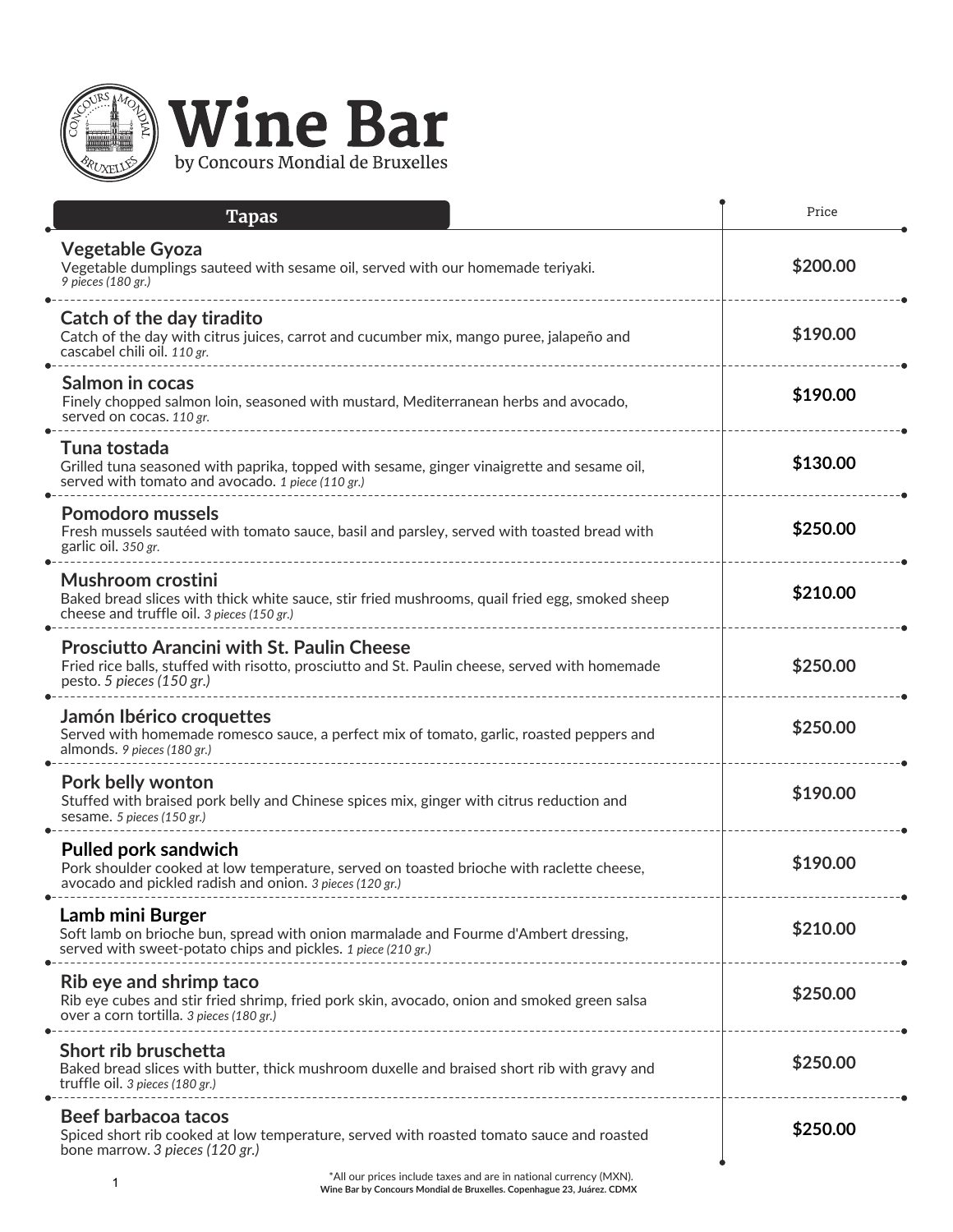



| Jamón Ibérico                                                                                                                                                                                                                                        | Price    |
|------------------------------------------------------------------------------------------------------------------------------------------------------------------------------------------------------------------------------------------------------|----------|
| Carrasco, Ibérico. 100 gr.<br>Ibérico 100% bellota, 46 months of maturation, manual cut. D.O. Guijuelo, Spain                                                                                                                                        | \$810.00 |
| Jamón Serrano                                                                                                                                                                                                                                        |          |
| Serranos de Finca, Rioja Gran Reserva. 100 gr.<br>Jamón serrano, 15 months of maturation, mechanic cut. La Rioja, Spain                                                                                                                              | \$300.00 |
| *All of our jamones are served without complements.<br>The additional bread order has a cost of \$25.00                                                                                                                                              |          |
| <b>Charcuterie &amp; Pickles</b>                                                                                                                                                                                                                     |          |
| Charcuterie & pickles for two people. 150 gr.<br>Prosciutto, Pamplona chorizo, salami, fuet with figs, sardine fillets in olive oil, duck pâté with<br>sherry, duck pâté with Armagnac, Ibérico pâté. Served with seasoned olives and pan<br>tomate. | \$480.00 |
| Sardine fillets in olive oil. 120 gr.<br>Served with pan tomate. Spain                                                                                                                                                                               | \$140.00 |
| Seasoned green & black olives. 120 gr.<br>Pitted & seasoned. Spain                                                                                                                                                                                   | \$80.00  |
| Fuet with figs. 80 gr.<br>Served with daily fresh baguette. Spain                                                                                                                                                                                    | \$120.00 |
| *The additional bread order has a cost of \$25.00                                                                                                                                                                                                    |          |
|                                                                                                                                                                                                                                                      |          |
|                                                                                                                                                                                                                                                      |          |
|                                                                                                                                                                                                                                                      |          |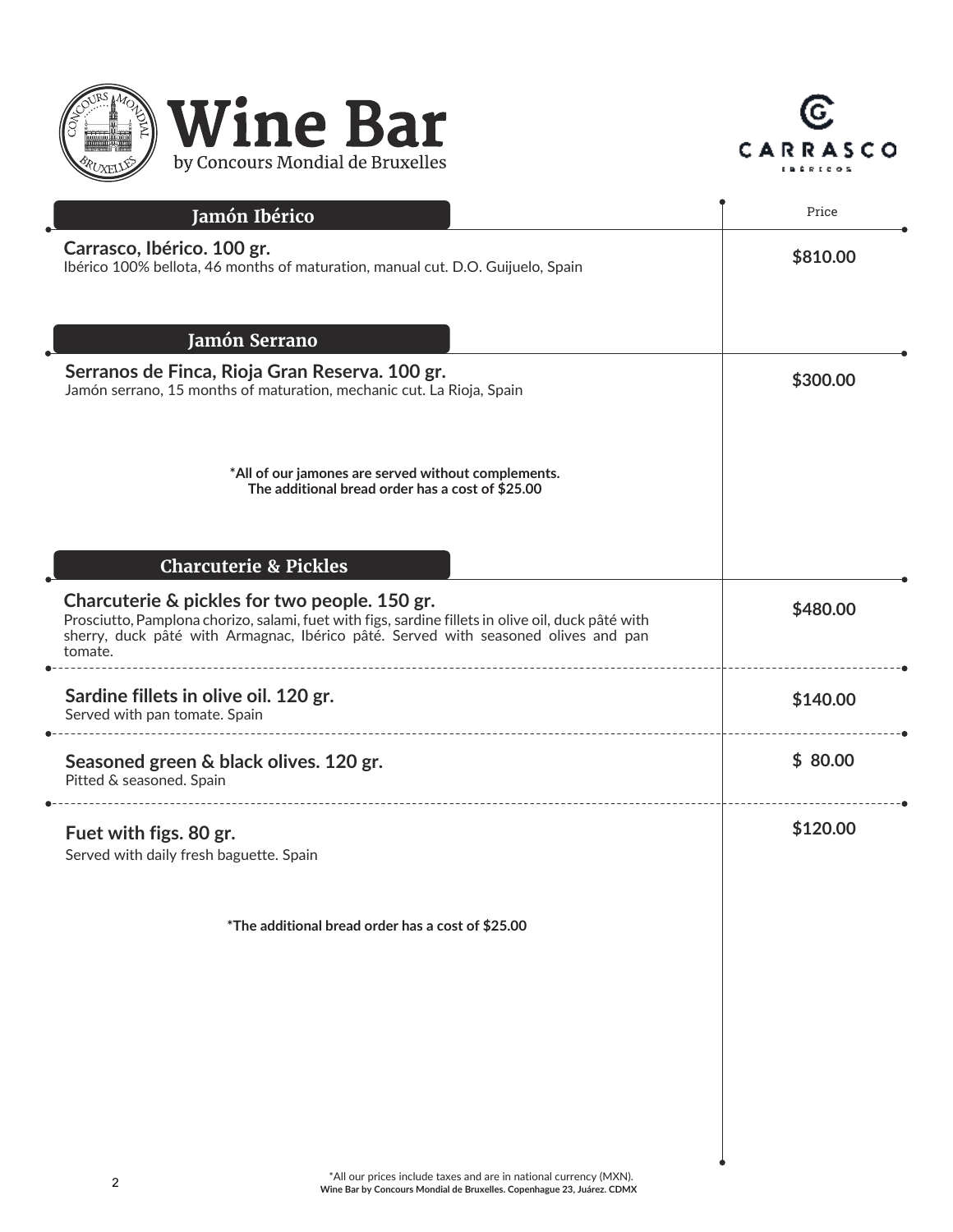



| Cheese by Les 3 Copines                                                                                                                                        | Precio   |
|----------------------------------------------------------------------------------------------------------------------------------------------------------------|----------|
| Pirámide Kabry. Goat, soft creamy paste. 100 gr.<br>Tender, maturation 15-30 days. Rancho Sierra Encantada, Morelos. Mexico                                    | \$160.00 |
| Hoja de Aguacate Sierra Encantada. Goat, lactic paste. 100 gr.<br>Soft, 2-3 weeks. Regina Olvera. Huitzilac, Morelos. Mexico. WCA14 Super Gold-Best New Cheese | \$160.00 |
| Flor de Cabra Sierra Encantada. Goat, lactic paste. 100 gr.<br>Soft, 2-3 weeks. Regina Olvera. Huitzilac, Morelos. Mexico. WCA16 Super Gold                    | \$160.00 |
| Covin. Sheep, soft creamy paste. 100 gr.<br>Fresh, maturation 15 days. Gabriela Flores. Querétaro, Querétaro. Mexico                                           | \$150.00 |
| Mountain Tomme with Black Truffle. Cow, semi firm paste. 100 gr.<br>Soft and creamy, maturation 3-6 weeks. Zacatlán de las Manzanas, Puebla. Mexico            | \$150.00 |
| Queso Doble Crema AOP. Cow, soft paste with moldy crust. 100 gr.<br>Creamy, maturation 30 days. Guilloteau. Loire - Belley. France                             | \$180.00 |
| Reblochon AOP. Cow, soft paste with smooth crust. 100 gr.<br>Tender, maturation 6-8 weeks. Entremont. Savoy. France                                            | \$170.00 |
| Challenger IPA. Cow, semi firm paste. 100 gr.<br>Soft and creamy, maturation 4-7 months. Cheddar Somerset. England                                             | \$180.00 |
| Poacher's Cheddar with caramelized onion. Cow, semi firm paste. 100 gr.<br>Soft and creamy, maturation 4-7 months. Cheddar Somerset. England                   | \$180.00 |
| Fourme d'Ambert AOP. Cow, semi firm paste with moldy crust. 100 gr.<br>Creamy, maturation 30 days. Societé Fromagère du Livradois. Auvergne. France            | \$170.00 |
| Old Amsterdam. Cow, firm paste. 100 gr.<br>Firm, 12 months. Westland Family. Amsterdam. Netherlands                                                            | \$180.00 |
| *Except for the "Cheese selection for two people", all of our cheeses are<br>served without complements. The additional bread order has a cost of \$25.00      |          |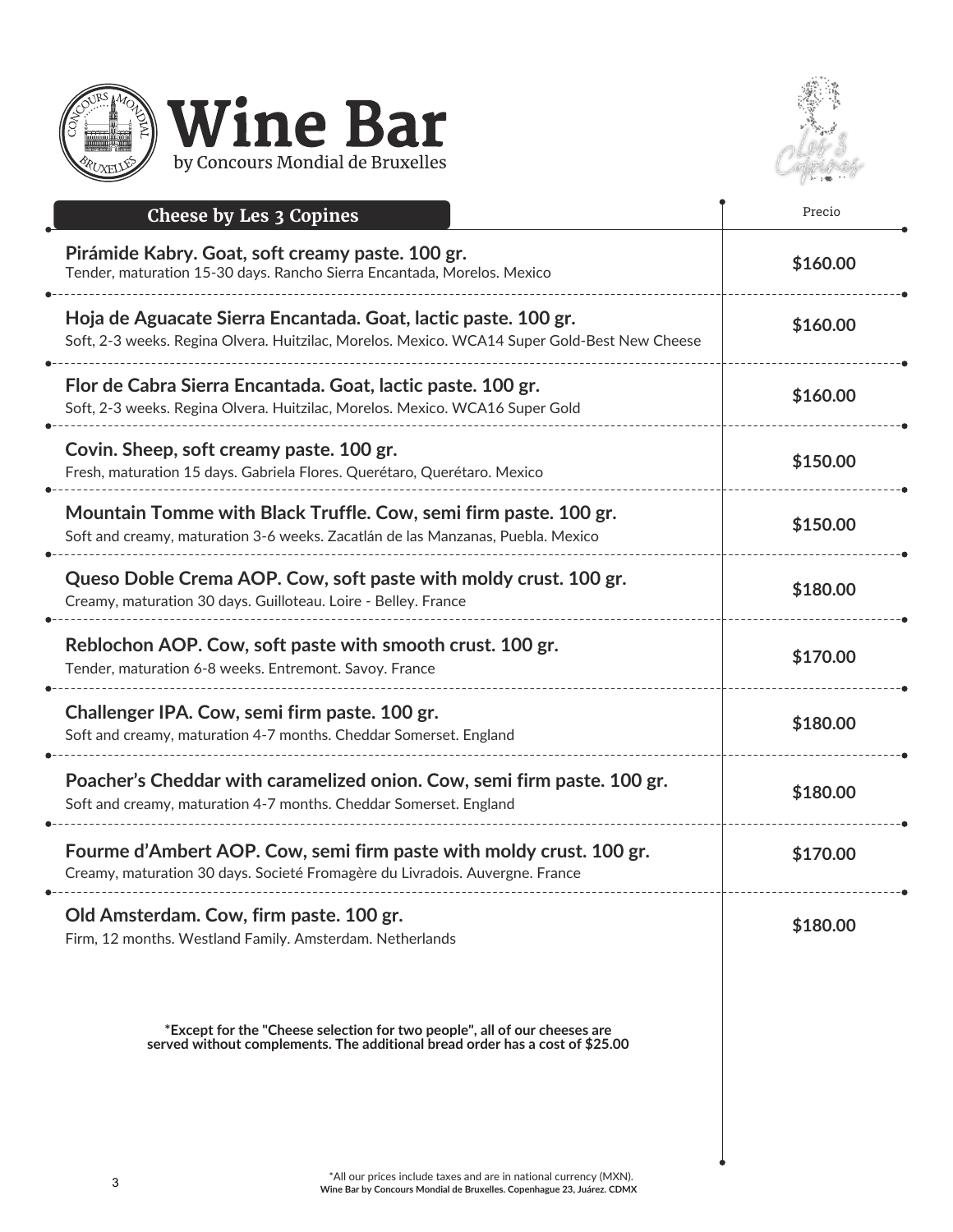

 $10-$ 

| <b>Cheese by Acuyo</b>                                                                                                                                    | Price    |
|-----------------------------------------------------------------------------------------------------------------------------------------------------------|----------|
| Corazón de Cabra. Goat, soft paste with mold. 100 gr.<br>Maturation 15 days. Patricia Hernández. Rancho San José de Gracia, Guanajuato. Mexico            | \$160.00 |
| Pont L'Eveque. Cow, washed paste, red mold. 100 gr.<br>Maturation 20 days. Patricia Hernández. Rancho San José de Gracia, Guanajuato. . Mexico            | \$150.00 |
| Casa de Piedra Semi Curado. Sheep, pressed. 100 gr.<br>Firm, 3-4 months. Francisco Pérez Calva. Jilotepec, Estado de México. Mexico. WCA17 Gold           | \$200.00 |
| St. Paulin. Cow, washed paste, mature crust. 100 gr.<br>Maturation 60 days. Patricia Hernández. Rancho San José de Gracia, Guanajuato. Mexico             | \$150.00 |
| Cheese selection for two people. 160 gr.<br>Our cheese selection served with season marmalade, artisanal bread and nuts.                                  | \$420.00 |
| *Except for the "Cheese selection for two people", all of our cheeses are served<br>without complements. The additional bread order has a cost of \$25.00 |          |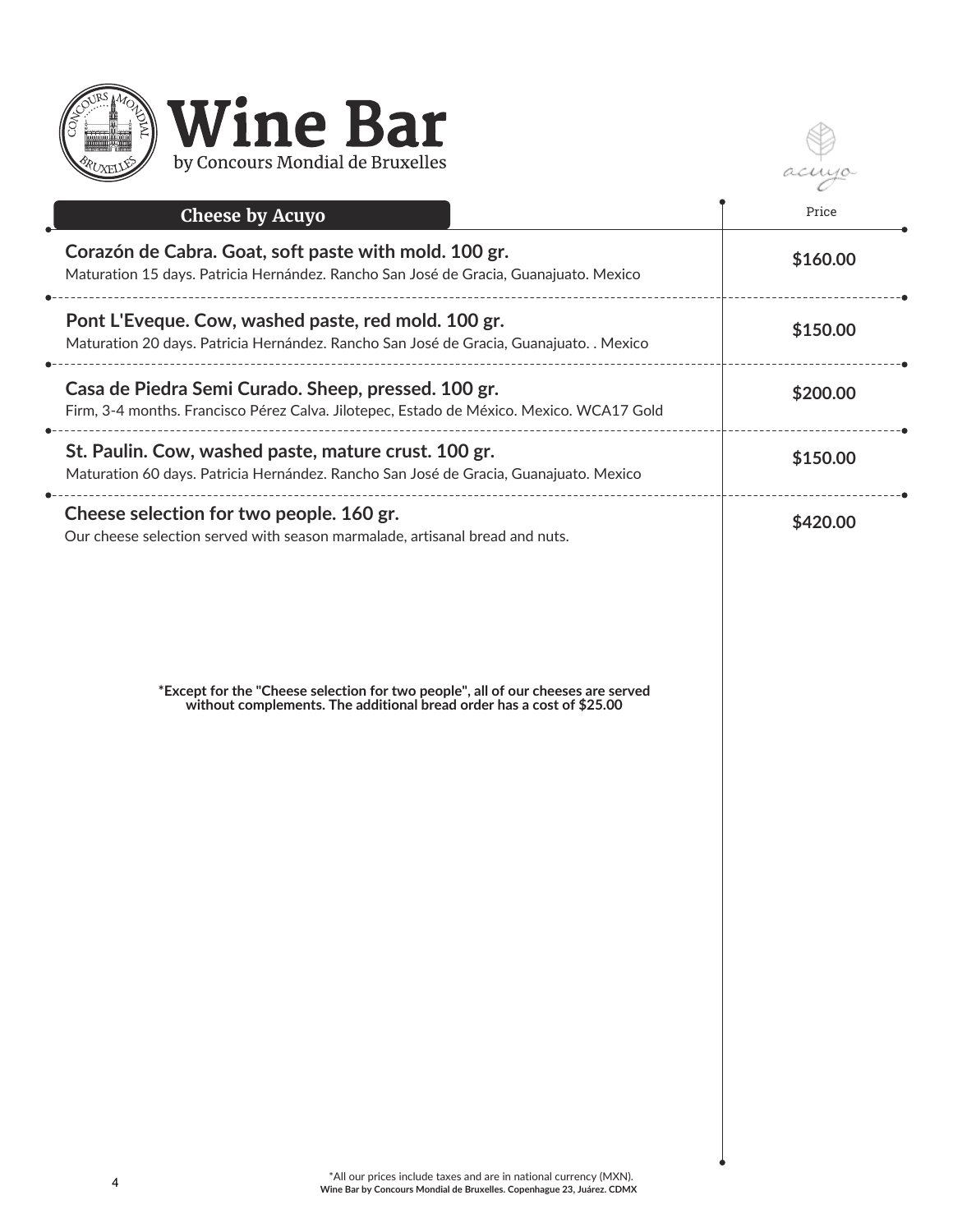

| <b>Sweets</b>                                                                                                                  | Price    |
|--------------------------------------------------------------------------------------------------------------------------------|----------|
| Mascarpone mousse<br>Seasonal compote, mascarpone, honey, grilled peaches, pistachios and edible flowers.<br>1 piece (140 gr.) | \$160.00 |
| House chocolate truffles<br>Dark chocolate, macerated with award-winning spirits and cocoa powder. 9 pieces                    | \$190.00 |